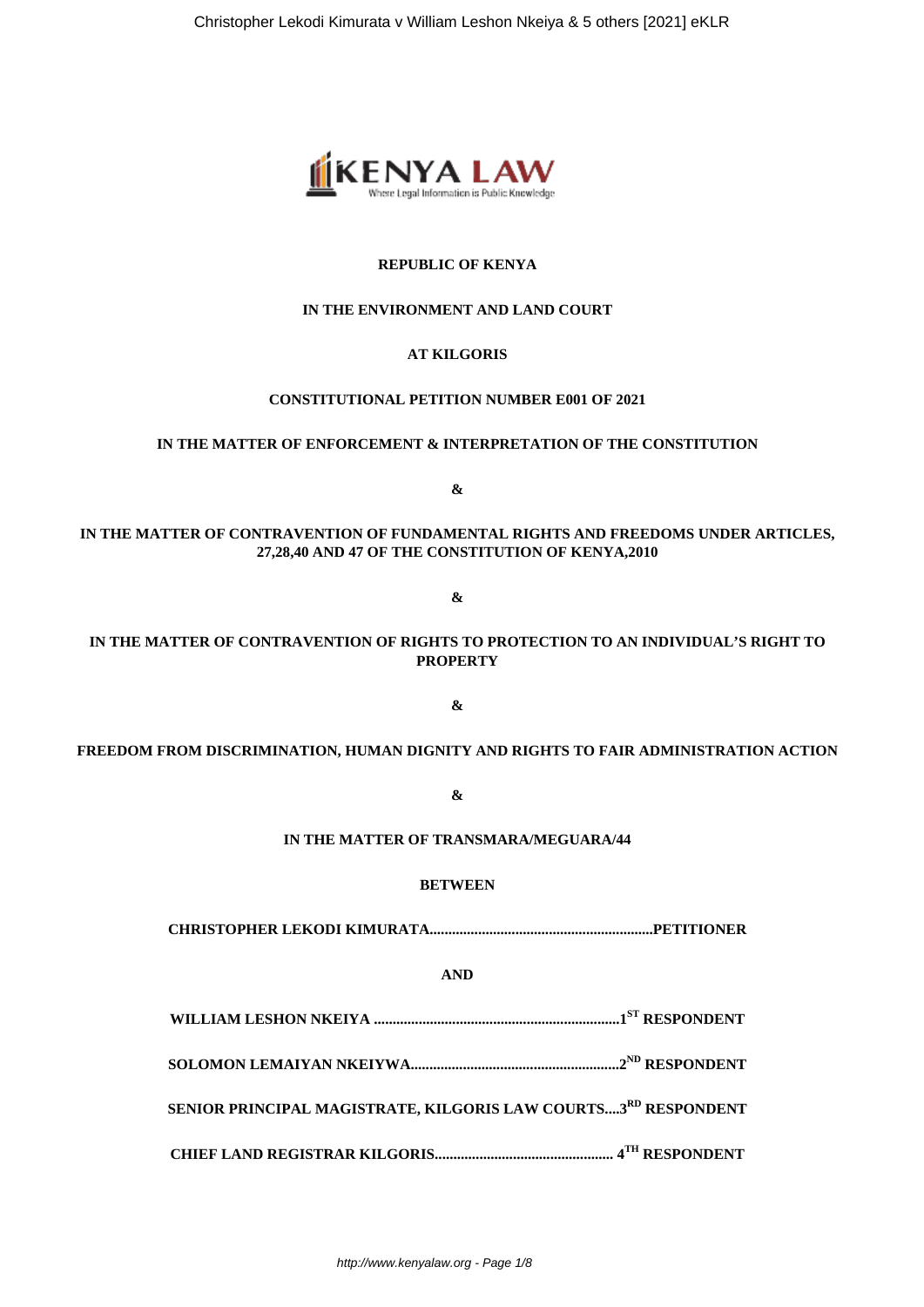# **INSPECTOR GENERAL OF POLICE....................................................5TH RESPONDENT**

# **REGISTRAR OF SURVEY.......................................................................6TH RESPONDENT**

# **RULING**

The issue for determination before this Honourable Court is the Preliminary Objection by the  $1<sup>st</sup>$  and  $2<sup>nd</sup>$  Respondent/Applicants (hereinafter referred to as "the Applicants") dated  $4<sup>th</sup>$  October 2021 and filed on the  $6<sup>th</sup>$  of October 2021 (hereinafter referred as "the Preliminary Objection")

The Preliminary Objection raises Four (4) grounds for determination which are mainly;-

a. THAT the Petition dated 22<sup>nd</sup> September 2021 seeking among other Orders, an Order of Certiorari to quash the decision and proceedings in Kilgoris ELC No.14 of 2018 is time barred by virtue of the Provisions of Section 9 (3) of the Law Reform Act Cap 26 and Order 53 Rule 2 of the Civil Procedure Rules 2010.

b. THAT the Prayer seeking for an Order of Certiorari to quash all documents and records held by the 4<sup>th</sup> and 6<sup>th</sup> Respondents regarding land parcels TRANSMARA/MEGUARA/44 AND TRANSMARA/MEGUARA/150 is Res Judicata as it was the subject of the proceedings and judgement in KILGORIS ELC PMCC NO.14 OF 2018 where the Petitioner's sons were the Defendants while the 1<sup>st</sup> and 2<sup>nd</sup> Respondents were the 1<sup>st</sup> Plaintiff and husband to the 2<sup>nd</sup> Plaintiff therein respectively.

c. THAT the Petitioner is guilty of Constitutional avoidance as the Petition herein discloses no constitutional violation against the Petitioner as alleged and is just but a short cut from appealing against the decision of the trial magistrate in Kilgoris ELC PMCC No.14 of 2018.

d. THAT the instant Petition is therefore bad in law, frivolous, vexatious, scandalous, and designed to be a waste of this Honourable Court's time, thus outrightly an abuse of the Court process.

e. THAT the Application and Petition dated 22<sup>nd</sup> September 2021 are devoid of merit deserving to be dismissed with costs to the 1<sup>st</sup> and 2<sup>nd</sup> Respondents.

The Preliminary Objection was served on the Petitioner/Respondent as well as The Attorney General who is on record for the 3<sup>rd</sup>, 4<sup>th</sup> ,5<sup>th</sup> and 6<sup>th</sup> Respondents pursuant to a Memorandum of Appearance filed on the 19<sup>th</sup> October 2021.

The Applicants filed their Submissions in support of the Preliminary Objection on the 19<sup>th</sup> October 2021 together with the necessary authorities and effected proper service on the other parties.

The Petitioner/Respondent filed his Written Submissions in opposition to the Preliminary Objection on the 15<sup>th</sup> November 2021 together with the authorities in Support thereof.

The Attorney General on behalf of the  $3<sup>rd</sup>$ ,  $4<sup>th</sup>$ ,  $5<sup>th</sup>$  and  $6<sup>th</sup>$  Respondents has not filed any submissions either in support or opposition to the Preliminary Objection.

# **ISSUES FOR DETERMINATION**.

A) Is the Prayer of Certiorari prayed in the Petition dated 22<sup>nd</sup> September 2021 seeking to quash the decision and proceedings in KILGORIS ELC PMCC No.14 of 2018 time barred by virtue of Section 9(3) of the Law Reform Act, Cap 26 and Order 53 Rule 2 of the Civil Procedure Rules 2010"

Section 9 (3) of the Law Reform Act states as follows;-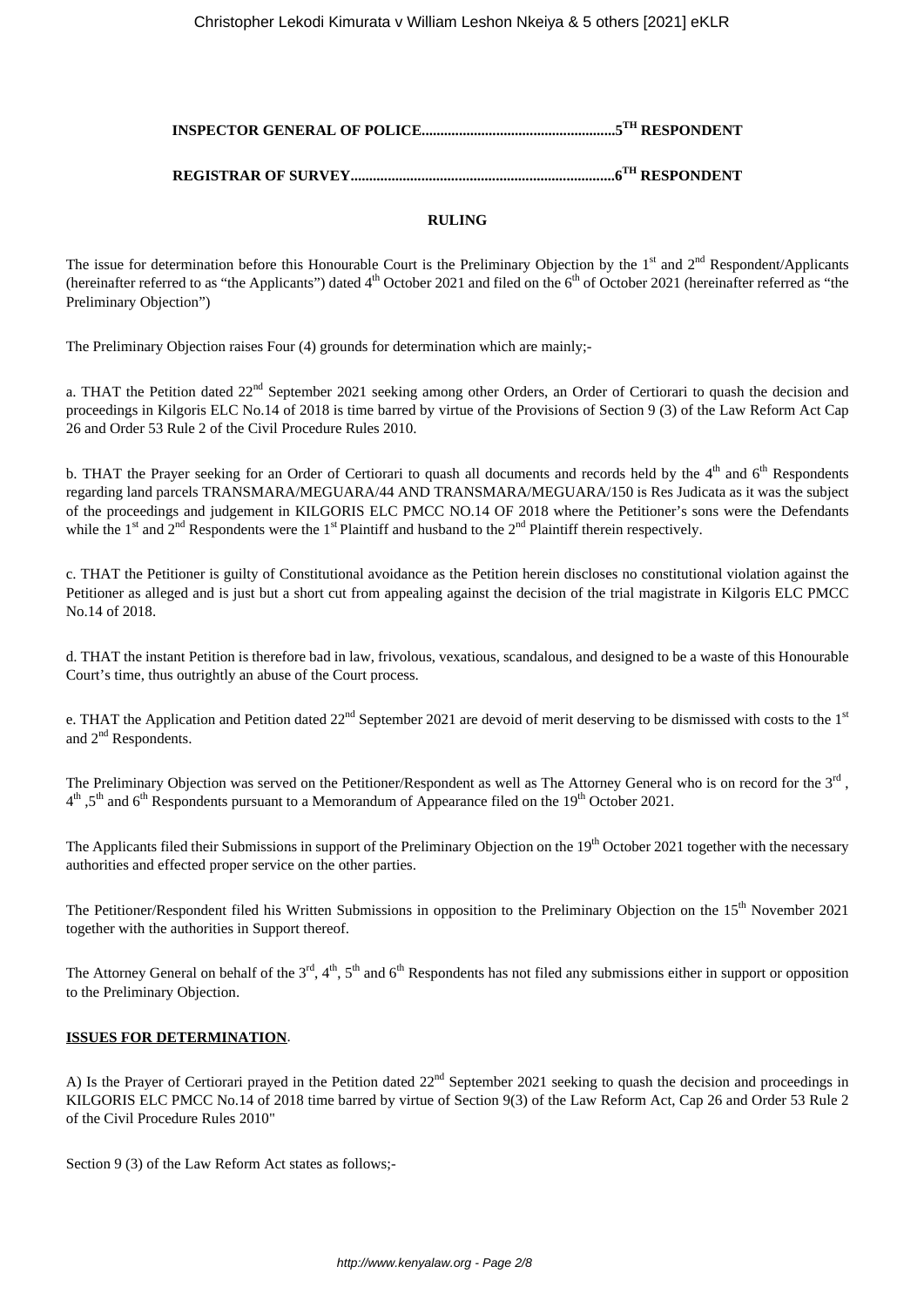**" In the Case of an Application for an Order of Certiorari to remove any judgment, order, decree, conviction or other proceedings for the purposes of its being quashed, leave shall not be granted unless the application for leave is made not later than Six (6) months after the date of that judgment, order, decree, conviction or other proceeding or such shorter period as may be prescribed under any written law; and where that judgement, order, decree, conviction or other proceedings is subject to appeal, and a time is limited by law for the bringing of the appeal, the court or judge may adjourn the application for leave until the appeal is determined or the time for appeal has expired."**

On the Other hand, Order 53 Rule 2 of the Civil Procedure Rules, 2010 states as follow;-

**"Leave shall not be granted to apply for an Order of Certiorari to remove any judgment, order, decree, conviction or other proceedings for the purposes of its being quashed, unless the application for leave is made not later than Six months after the date of the proceedings or such shorter period as may be prescribed by the Act; and where the proceeding is subject to appeal and a time is limited by law for the bringing of the appeal, the judge may adjourn the application for leave until the appeal is determined or the time for appealing has expired."**

The Applicants submit in their written submissions that any Application for an Order of Certiorari to quash a judgement and proceedings can only be entertained if it is brought within Six months from the time such judgement was issued.

According to the Applicants, the judgement in Kilgoris ELC PMCC No.14 of 2021 which the Petitioner/Respondent seeks to Quash by way of Certiorari was delivered on the 24/09/2020.

The Applicants state that the Petition before Court was filed on 22/9/2021 after the prescribed period of Six Months as provided in Section 9 (3) of the Law Reform Act, Cap 26 and Order 53 Rule 2 of the Civil Procedure Rules.

# The Applicants have relied on the Authority of *KENYA ASSOCIATION OF AIR OPERATORS-VERSUS- KENYA AIRPORTS AUTHORITY & ANOTHER, CIVIL APPEAL No. 285 OF 2013 (2018) eKLR.*

In addition to the above grounds, Applicants submit that even if the Court would be inclined to hear the Petition, the Courts hands are tied because there is no application for enlargement of time beyond the Six Months period and this effectively contravenes a substantive provision of the law governing applications of Certiorari as appertains jurisdiction of the Court which is not a mere procedural technicality to be cured by Article 159 (2) of the Constitution.

The Petitioner/Respondent opposes the Applicants in the Preliminary Objection by raising the following arguments.

First and foremost, the Petitioner/Respondent states that the Petition before Court is brought under Articles 2,3,4,22,23,40 and 258 of the Constitution of Kenya, 2010.

Consequently, a distinction needs to be made when dealing with proceedings under Articles 22 and 258 of the Constitution seeking the enforcement of human rights and fundamental freedoms by way of a judicial review order of Certiorari on one hand and proceedings in the nature of judicial review seeking an order of Certiorari, but which proceedings do not seek the enforcement of human rights or fundamental freedoms on the other hand.

In other words, can a Petitioner seeking to enforce his/her rights through a Constitutional Petition under Articles 22 and 258 of the Constitution be denied that right by the provisions Sections 9 (3) of the Law Reform Act, Cap 26 and Order 53 Rule 2 of the Civil Procedure Rules, 2010"

This Court has noted with appreciation the authority of **METAL BOX CO LIMITED -VERSUS- CURRYS LIMITED, (1988) 1 ALL ER 341 and then Kenyan Authority KARIUKI KIBOI -VERSUS- ATTORNEY GENERAL eKLR, NAIROBI CIVIL APPEAL NO.90 OF 2015**, where the Court of Appeal heard and determined a claim which arose in the mid- 1980s and but a Petition was filed in 2010.

The Court of Appeal held as follows;-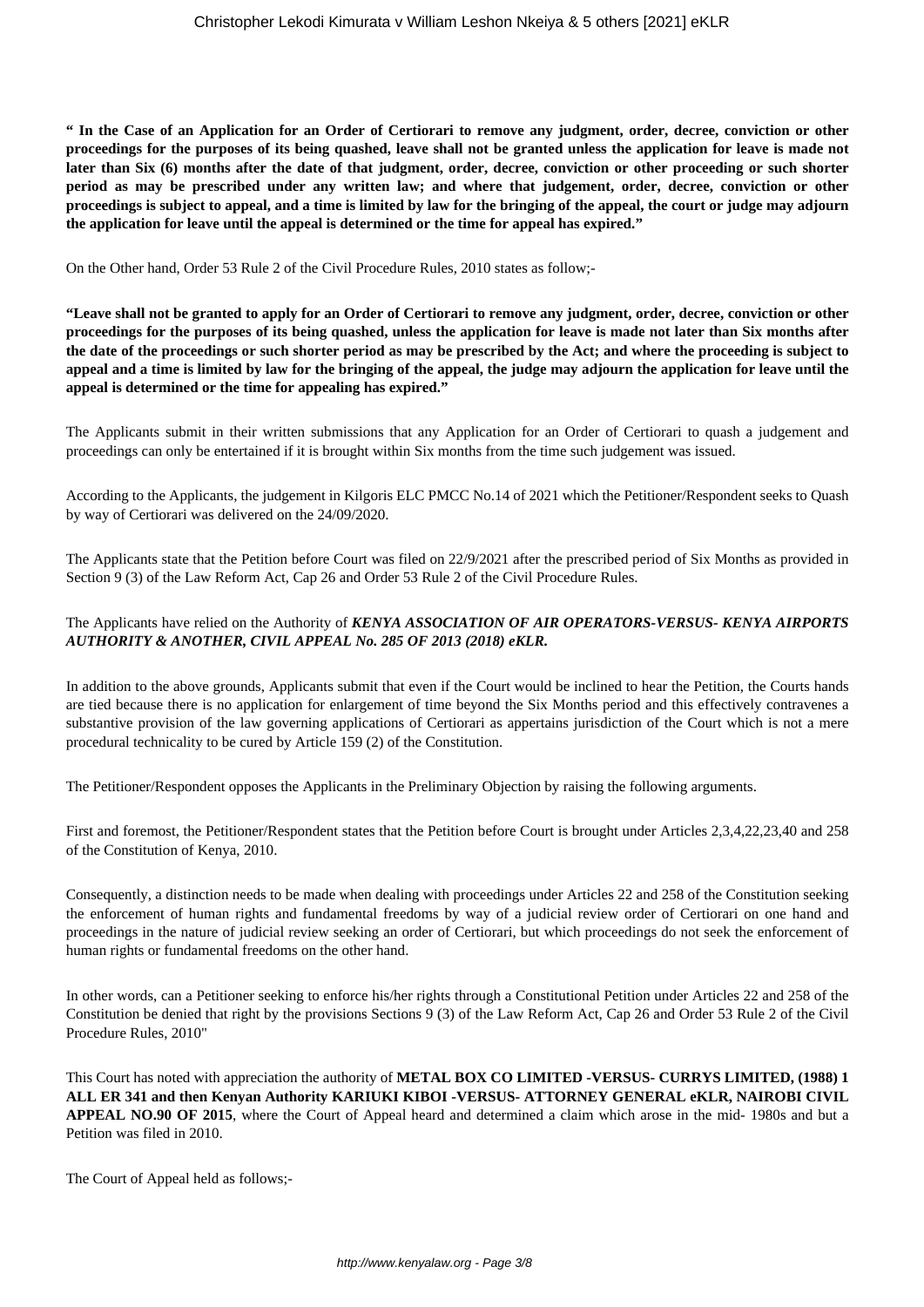**"Unless expressly stated in the Constitution, the period of limitation in the Limitation of Actions Act do not apply to violation of rights and freedoms guaranteed in the Constitution. The Law concerning limitations of actions cannot be used to shield the state or any person from claims of enforcement of fundamental rights and freedoms protected under the Bills of Rights."** 

In the Case of **ENVIRONMENT & LAND PETITION NUMBER 28 OF 2017 BETWEEN SAMUEL KIMONDO THEURI-VERSUS-MOHAMMED SWAZURI & 2 OTHERS (2018) eKLR**, again cited by the Petitioner/Respondent, the Learned Judge held as follows;-

**"On the first issue, the Respondents and the Interested Party are contending that the judicial review proceedings were not brought within 6 months. It is important to note that this application was brought as an interlocutory application under a constitutional petition. These are not proceedings which were commenced by way of judicial review. If the proceedings had been brought under judicial review, then the issue of 6 months would have come in. This Court is empowered to grant reliefs of judicial review when hearing a matter commenced as a Constitutional petition. I therefore find that the application which seeks judicial review is not barred by the 6 months period."**

A perusal of the Petitioner/Respondent's Petition dated  $22<sup>nd</sup>$  September 2021 invokes Articles 3,20,22,23,27,28,40,47 & 159 of the Constitution of Kenya in its heading.

The Petitioner/Respondent has outlined the Rights provided under the above Articles and decried of their breach in the proceedings and judgement delivered on the  $24<sup>th</sup>$  of September 2020 through Kilgoris ELC PMCC No.14 of 2018.

Indeed, The Petitioner/Respondent alleges that the proceedings and judgment delivered 24<sup>th</sup> of September 2020 affect the proprietary rights of the Petitioner as regards the property known as TRANSMARA/MEGUARA/44.

Consequently therefore, the Court is satisfied that indeed the Petitioner herein is seeking remedy of a Constitutional nature and not of a Judicial Review nature as provided for under the Law Reform Act, Cap 26.

Section 9(3) of the Law Reform Act and Section 53 Rule 2 of the Civil Procedure Rules, 2010 apply in proceedings instituted under the Law Reform Act by a party seeking to cancel, compel and/or rectify decisions made by a Public Body/Person in exercise of their constitutional or statutory powers delegated to them.

In conclusion therefore, the Applicants ground as regards to the Provisions of Section 9(3) of the Law Reform Act and Section 53 Rule 2 of the Civil Procedure Rules 2010 is hereby dismissed.

#### **B) IS THE ORDER OF CERTIORARI QUASHING ALL THE DOCUMENTS AND RECORDS HELD BY THE 4TH AND** 6<sup>TH</sup> **TH RESPONDENTS REGARDING LAND PARCELS TRANSMARA/MEGUARA/44 AND TRANSMARA/MEGUARA/150 RES JUDICATA"**

In deciding this issue, the Court shall be guided by Section 7 of the Civil Procedure Act which states as follows;-

**" No court shall try any suit or issue in which the matter directly and substantively in issue has been directly and substantively in issue in a former suit between the same parties, or between parties under whom they or any of the them claim, litigating under the same title, in a court competent to try such subsequent suit or the suit in which such issues has been subsequently raised, and has been heard and finally decided by such a court."**

In the matter of **JOHN FLORENCE MARITIME SERVICES LIMITED & ANOTHER -VERSUS- CABINET SECRETARY, TRANSPORT & INFRASTRUCTURE & 3 OTHERS (2021) eKLR,** the Supreme Court of Kenya held as follows;-

**"Hence, whenever the question of Res Judicata is raised, a Court will look at the decision claimed to have settled the issues in question, the entire pleadings and record of the previous case; and the instant case to ascertain the issues determined in**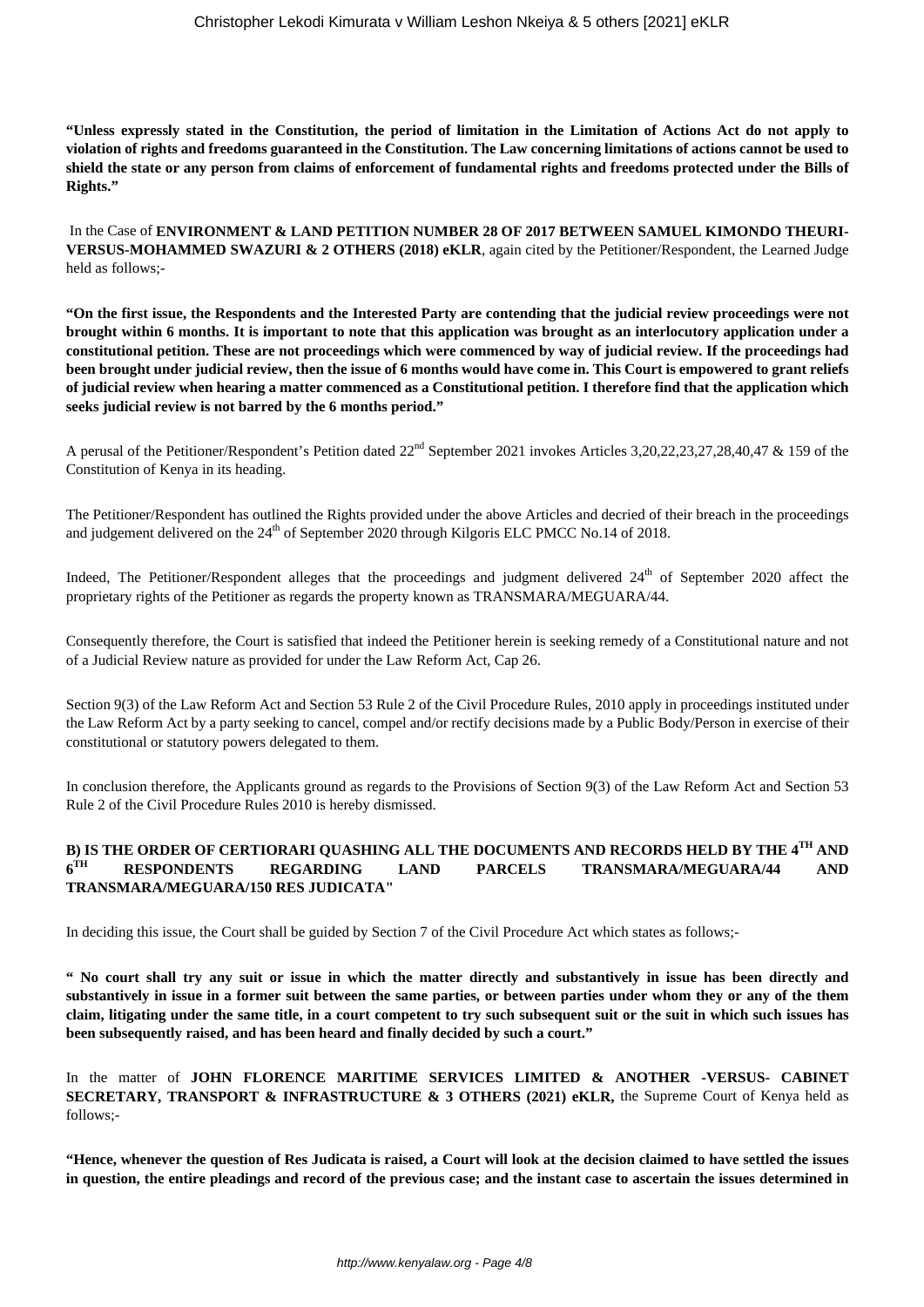**the previous case, and whether these are the same issues in the subsequent case. The Court should ascertain whether the parties are the same, or are litigating under the same title; and whether the previous case was determined by a court of competent jurisdiction."**

In the Case of **BERNARD MUGO NDEGWA -VERSUS- JAMES NDERITU GITHAE & 2 OTHERS (2010)** eKLR, when evaluating Res Judicata, the following five distinct headings should be of guidance;-

**i)The matter in issue is identical in both suits.**

**ii)The Parties are in the suit are the same.**

**iii)sameness of the title/claim.**

**iv)concurrence of jurisdiction**

**v)Finality of the previous decision.** 

In the case of **OKIYA OMTATAH OKOITI & ANOTHER -VERSUS- THE ATTORNEY GENERAL & ANOTHER PETITION NO.593 OF 2013 (2014) eKLR,** the Learned Judge stated as follows;-

**"Whereas these principles have generally been applied liberally in civil matters, the same cannot be said of their application in constitutional matters. I say so because, in my view, the principle of res judicata can and should only be invoked in constitutional matters in the clearest of cases and where a party is relitigating the same matter before the constitutional court and where the court is called upon to redetermine an issue between the same parties and on the same subject matter. While therefore the principle is a principle of law of wide application, it must be sparingly invoked in rights-based litigation and the reason are obvious."**

The Court having established the parameters applicable in making a determination on the issue of Res Judicata, it now looks at the facts and evidence before it.

The Applicants state in their submissions that the issue canvassed in the proceedings and judgment of KILGORIS ELC PMCC NO.14 OF 2018 is trespass on the property known as TRANSMARA/MEGUARA/150 owned by the WILLIAM LESHON KKEYUA & SALOME LEMAYIAN NKEIYUA.

The persons alleged to have trespassed on the property known as TRANSMARA/MEGUARA/150 were namely PAUL SANINGO CHRISTOPHER, EMAULE KORIKO and TIREN SERERE who were the Defendants.

Upon hearing all the parties in the proceedings namely KILGORIS ELC PMCC NO.14 OF 2018, the Court made a finding that the Defendants namely PAUL SANINGO CHRISTOPHER, EMAULE KORIKO and TIREN SERERE vacate the Plaintiffs property within Ninety (90) Days failure to which eviction should be done.

The Applicants therefore believe that the ownership and/or legitimacy of the property known as TRANSAMARA/MEGUARA/150 was duly determined in the proceedings known as KILGORIS ELC PMCC NO.14 OF 2018 and cannot be canvassed again in this Petition.

The Petitioner/Respondent on the other hand opposes the Applicants allegations and state that the both the parties and property in litigation in the proceedings known as KILGORIS ELC PMCC NO.14 OF 2018 are not the same as in the present Petition.

The Court has evaluated the submissions of both parties and make the following conclusions; -

i. According to the Applicants written submissions, the issue before KILGORIS ELC PMCC NO.14 OF 2018 was trespass on the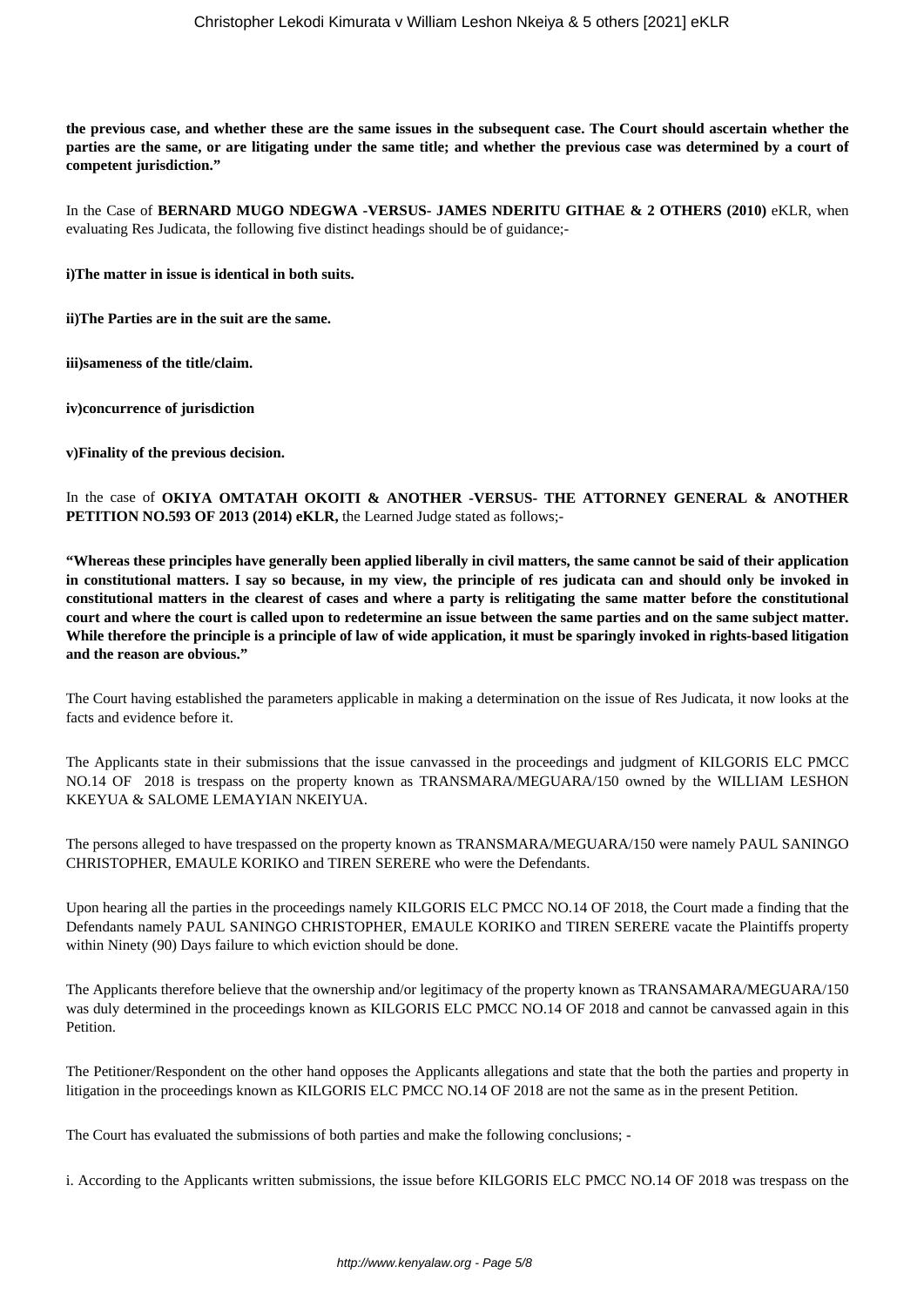property known as TRANSMARA/MEGUARA/150.

The conclusion of that litigation was the order to vacate issued against the Defendants namely PAUL SANINGO CHRISTOPHER, EMAULEKORIKO and TIREN SERERE.

In this present Petition, the issue is the infringement of the Petitioner's Right to own property under Article 40 of the Constitution of Kenya, 2010

The Petitioner in this present Petition also seeks a fair hearing as provided for under Article 47 of the Constitution, 2010 before any Rights to his property known as TRANSMARA/MEGUARA/44 are infringed and/or tempered with.

Clearly, the issues for determination in the proceedings known as KILGORIS ELC PMCC NO.14 OF 2018 and the present Petition cannot be similar by any standard.

ii. Looking at the parties in the proceedings known as KILGORIS ELC PMCC NO.14 OF 2018, the Plaintiffs were WILLIAM LESHON KKEYUA & SALOME LEMAYIAN NKEIYUA while the Defendants were VERSUS PAUL SANINGO CHRISTOPHER, EMAULE KORIKO & TIREN SERERE.

In the present Petition, the Petitioner is CHRISTOPHER LEKODI KIMURATA and Respondents are WILLIAM LESHON NKEIYA, SOLOMON LEMAYIAN NKEIYWA, SENIOR PRINCIPAL MAGISTARE, KILGORIS LAW COURT, CHIEF LAND REGISTRAR,

KILGORIS, INSPECTOR GENERAL OF POLICE AND REGISTRAR OF SURVEY.

Looking at the two matters, it is only the Applicants that appear in both proceedings.

However, the inclusion of the Applicants in the present Petition does not automatically render the Petition Res Judicata.

The Applicants inclusion in this present Petition is to give them an opportunity to participate in the constitutional issues that have emanated from the proceedings and/or judgment obtained in KILGORIS ELC PMCC NO.14 OF 2018 delivered on the 24<sup>th</sup> of September 2020 in their favour.

iii. On the issue of whether the parties are litigating under the same title, the Court finds in the negative.

In the proceedings undertaken in KILGORIS ELC PMCC NO.14 OF 2018, the Title in issue was TRANSMARA/MEGUARA/150 while in this Petition the property in issue is TRANSMARA/MEGUARA/44.

iv. Lastly, in the proceedings known as KILGORIS ELC PMCC NO.14 OF 2018, the issued which was heard and determined appertained to trespass by the Defendants namely PAUL SANINGO CHRISTOPHER, EMAULE KORIKO & TIREN SERERE.

In the present matter, the issue for determination is the Petitioner's rights over his property known as TRANSMARA/MEUARA/44 as appertains to Article 40 and Article 47 of the Constitution affected by the Judgment of KILGORIS ELC PMCC NO.14 OF 2018.

This issue in the present Petition was never discussed and/or adjudicated by the judgment delivered on the  $24<sup>th</sup>$  September 2020.

In conclusion therefore, this Court dismisses the second ground regarding Res Judicata.

# **C) DOES THIS PRESENT PETITION DEMONSTRATE CONSTITUTINAL AVOIDANCE"**

On the third ground, the Applicants submit that the Petitioner's prayers in the present Petition canvassed can be urged through other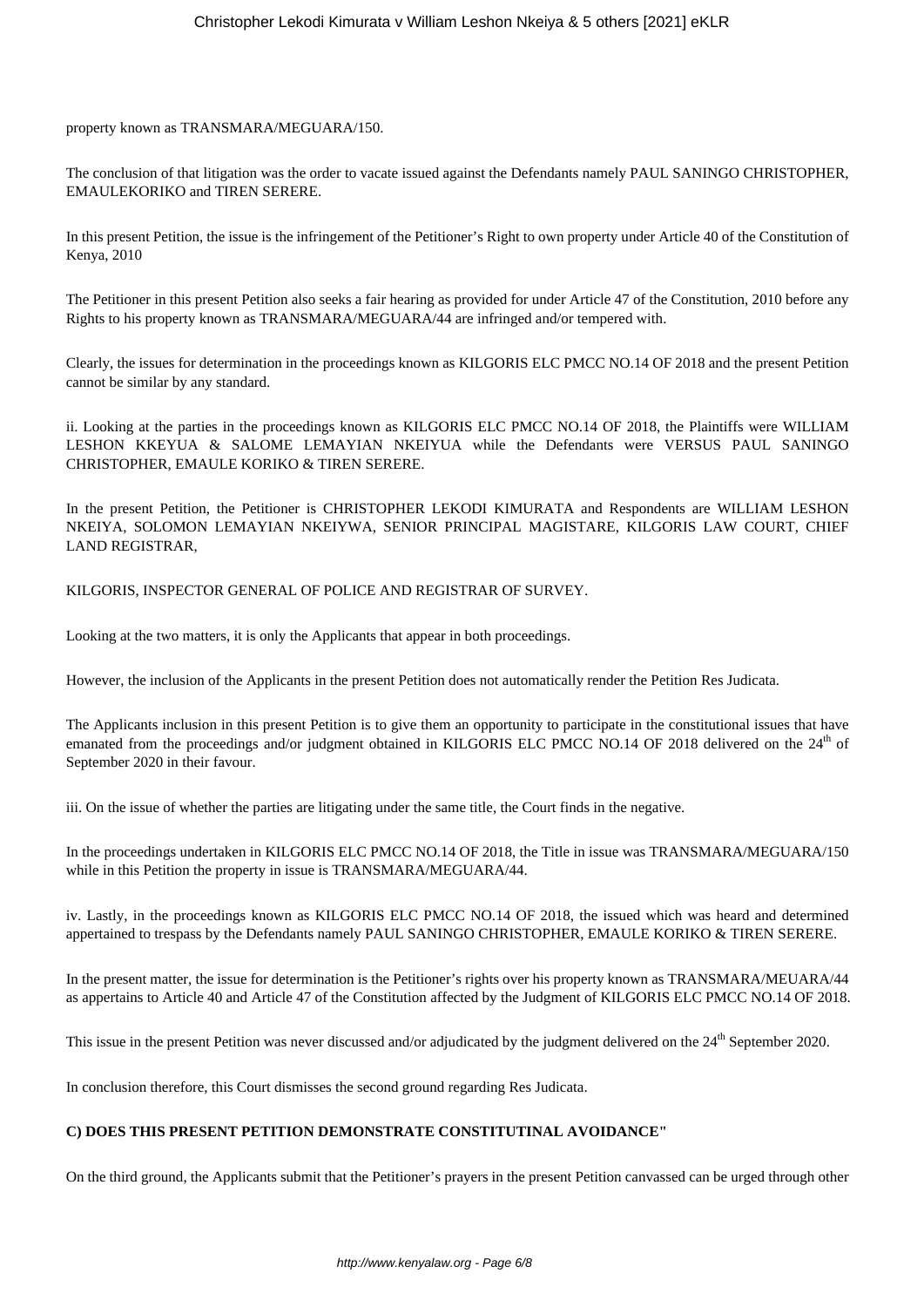lawful avenues and not necessarily through a Constitutional Petition as filed herein.

# The Applicants have placed reliance on the case of **MARTIN MUTHIKE NDAMBUKI -VERSUS- DIRECTLINE ASSUARNCE CO.LIMITED & 2 OTHERS (2021) eKLR.**

In this judgment, the Learned Judge was of the view that litigants should not be in a rush to institute constitutional petitions even when there is a statute that can effectively resolve the issue in dispute.

The Learned Judge in that matter clearly pointed out that the prayer being sought was akin to a stay of execution order of the lower court decree which would be done under Order 42 Rule 6 of the Civil Procedure Rules.

In this Petition, it is important to clearly state that the Petitioner herein was never a party in the proceedings known as KILGORIS ELC PMCC NO.14 OF 2018.

Upon delivering its judgment on the 24<sup>th</sup> of September 2020, the Court became functus as regards the issues in those proceedings contained in KILGORIS ELC PMCC NO.14 OF 2018.

However, the judgement delivered on the 24<sup>th</sup> September 2020 created another problem in its implementation through the Decree issued on the  $24^{th}$  September 2020 and the eviction Order of  $31^{st}$  August 2021.

The problem at hand is that the Applicants are allegedly interfering with the proprietary rights and/or occupation of the Petitioner's property known as TRANSMARA/MEGUARA/44 thereby infringing on the Petitioner's rights as guaranteed under Article 40 of the Constitution.

The Petitioner further alleges that the judgment delivered and being implemented by the Applicants emanating from the proceedings of KILGORIS ELC PMCC NO.14 OF 2018 violated his Constitutional Rights in contravention of Article 40 and 47 of the Constitution, 2010.

At least these two allegations of Constitutional infringements amongst others if any raised by the Petitioner in this Petition cannot be adjudicated through an Appeal or Judicial Review as alleged by the Applicants.

These are issues of personal rights of the Petitioner as guaranteed in the Constitution and this Court has jurisdiction to adjudicate on the same.

In a nutshell, the Applicants ground that this Petition demonstrates constitutional avoidance is hereby dismissed.

Similarly, based on the above three findings by the Court, the Applicants grounds number 4 and 5 in the preliminary objection are also dismissed.

In conclusion, the Court hereby makes the following Orders as appertains the Preliminary Objection dated 4<sup>th</sup> October 2021.

1. The entire Preliminary Objection is hereby dismissed with costs to the Respondents.

2. The 1<sup>st</sup> and  $2<sup>nd</sup>$  Respondents are directed to file their Responses to the Petition within Fourteen (14) days from the date of delivering this Ruling.

3. The Petitioner is hereby directed to fix the main Petition for directions within the next THIRTY (30) DAYS from the delivery of this Ruling.

4. Failure to Comply with direction 3 hereinabove by the petitioner, the Conservatory Orders issued by the Court on 23<sup>rd</sup> September 2021 shall automatically be discharged.